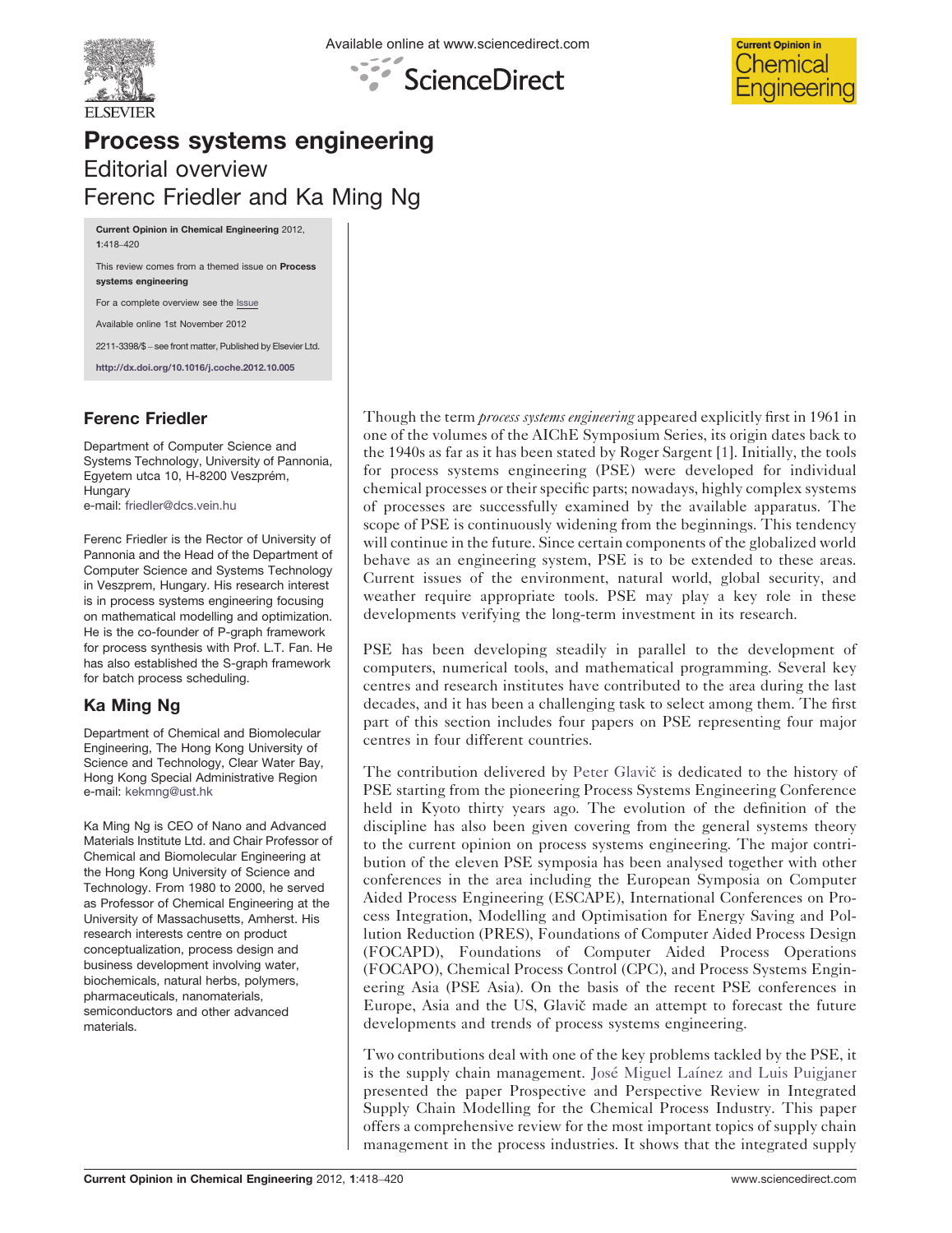chain modelling is crucial for a competitive enterprise where the integration is considered in different dimensions. The extension of supply chains has also been taken into account in emerging areas including green energy resources and water cycle control. It has been shown that ontologies can be exploited to integrate analytical and transactional systems.

The paper by Ana Paula F.D. Barbosa-Póvoa entitled Progresses and Challenges in Process Industry Supply Chains Optimisation cites the European Chemical Industry Council'sstatement that the EU's chemical industry is the third largest manufacturing sector in terms of added value in Europe. Regarding the supply chain optimization, it has been shown that the research challenges are going to result in more complex problems. To satisfy the industry's ever increasing needs, a continuous investment is required in the development of effective solution methods. Naturally, process systems engineering provides the theoretical basis to these developments. The importance of sustainability in supply chain management is continuously increasing; it is expected to become a key issue in the future. Therefore, environmental and social values are also to be considered in the modelling of supply chains.

The paper on Recent Developments in Process Systems Engineering as Applied to Medicine by [David](http://dx.doi.org/10.1016/j.coche.2012.09.007) L. [Bogle](http://dx.doi.org/10.1016/j.coche.2012.09.007) is offering a novel approach to an important area. It has been shown that the methodologies of process systems engineering can successfully be applied to physiological systems. It is interesting to recognize that diagnosis, prognosis, and therapy correspond to the terms analysis, simulation, and design, respectively. Therefore, the analysis of systems relates to diagnosis of a condition, the model simulation provides predictions resulting in a potential use for prognosis, the design for an optimal action orset of actions based on a model and set of objectives which corresponds to devising a therapy. Examples show the evidence of the usefulness of the proposed approach; nevertheless, so far there is little evidence of clinical use of the results.In the future, greater interaction is required with clinicians to gain experience and confidence. This paper well illustrates that PSE tools are not just for processing industries.

Even this limited selection of PSE-related topics demonstrates that it is an important, fast developing, and growing discipline that has direct affect on the current industry and the future of our world. I strongly believe that this journal that provides condensed and target current opinions will revisit this topic in the near future with more options from a large available menu of forefront research results.

The second part of the section is dedicated to *product* design. Product design was identified as an important

yet undeveloped subject over a decade ago. It offered a new research direction to the process systems engineering community — the attainment of product attributes in an optimal manner through processing of the wide variety of chemical products. The progress in developing a coherent body of knowledge for applications in industry and for adoption in teaching has been steady but relatively slow. There are many hurdles, some of which are covered in the articles of this section.

One is the absence of basic scientific understanding of a large number of issues related to product design. This may seem odd after decades of effort on engineering sciences with major advances in thermodynamics, reaction kinetics, and so on. Indeed, the pursuit of product design has exposed what is missing in chemical engineering principles. Products in many industrial sectors ranging from skincare products to foods are often complex mixtures with microstructures, characterized by product attributes such as form, colour, touch and feel, ease of use, and so on. The fundamental understanding of these hardto-quantify product attributes is in its infancy. In thermodynamics, the extensive database of relatively simple molecules is not adequate for the prediction of the behaviour of a multicomponent mixture with complex molecules such as surfactants and ligands. Similarly, it is challenging to predict the formation of various nanoparticles with different shapes and internal structures because the understanding of the interplay between reaction and crystallization kinetics is incomplete. The review by Picchioni and [Broekhuis](http://dx.doi.org/10.1016/j.coche.2012.08.002) sheds light on what is referred to as the system composition-processing technology-product function triangle, which is the key to unlock the door to rational design of formulated and configured products.

A product does not exist in isolation. Its impact on the environment depends on the choice of raw materials, the manufacturing process, and the way in which the product is consumed. The coupling of life-cycle assessment and product design represents a huge challenge and an opportunity to achieve high-level optimality in the chemical processing industry. The assessment of environmental impact still carries a great deal of uncertainty and the tradeoff between product attributes and product sustainability is hard to quantify. The review by [Villeda](http://dx.doi.org/10.1016/j.coche.2012.08.001) et al. examines these issues using novel biofuels as an example.

If all the advanced techniques in chemical engineering do not provide a ready solution to the product design problem, what do we teach to the students who will enter the workforce with a Bachelor's degree? These relatively large numbers of practicing chemical engineers arguably represent the profession more so than those with higher degrees. Can the chemical engineering educators provide